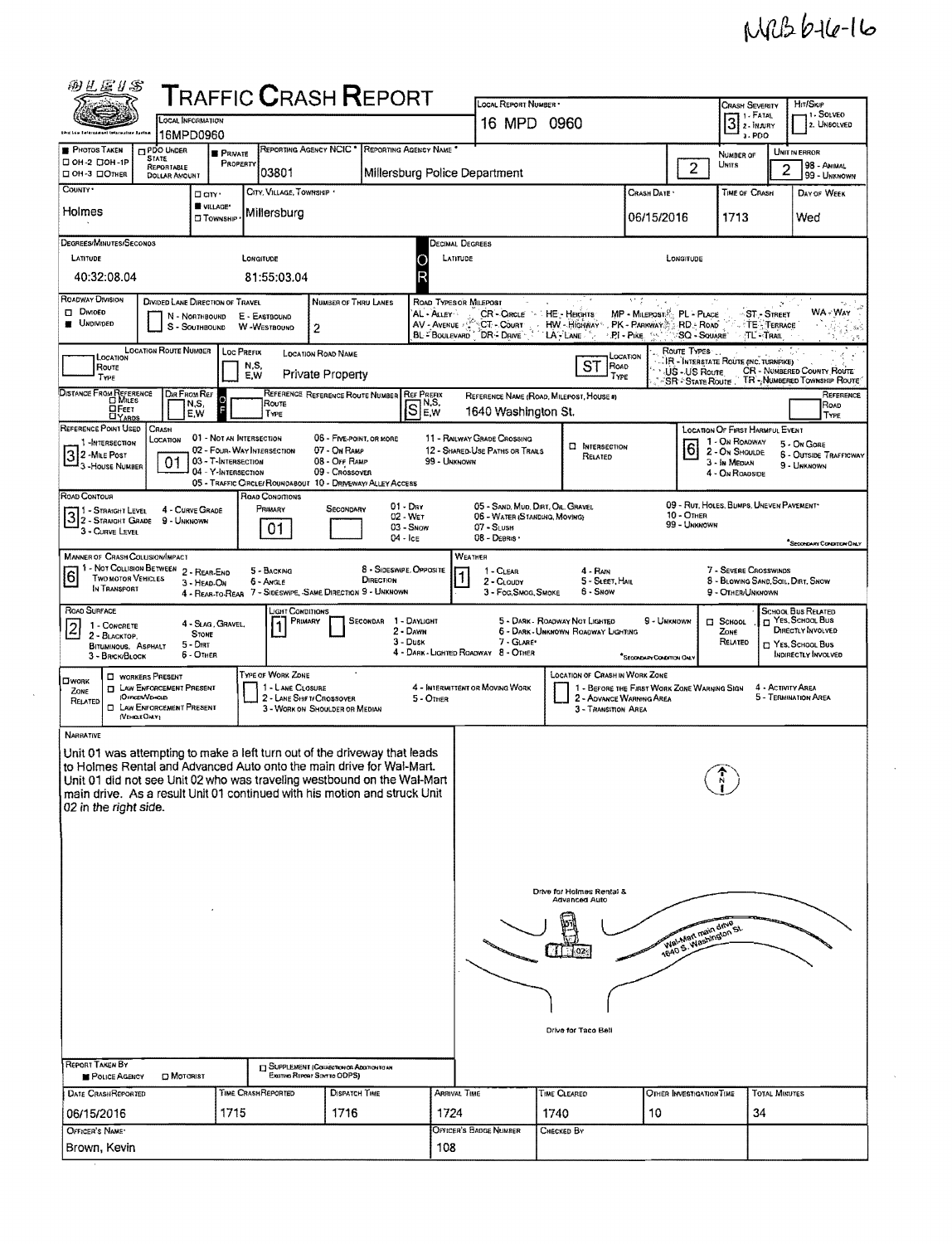| UNIT                                                                                                                                                                                                               |                                                                                                                                                     | LOCAL REPORT NUMBER                                                                             |                                                                                                                               |  |  |  |  |  |  |
|--------------------------------------------------------------------------------------------------------------------------------------------------------------------------------------------------------------------|-----------------------------------------------------------------------------------------------------------------------------------------------------|-------------------------------------------------------------------------------------------------|-------------------------------------------------------------------------------------------------------------------------------|--|--|--|--|--|--|
|                                                                                                                                                                                                                    |                                                                                                                                                     |                                                                                                 | 16 MPD 0960                                                                                                                   |  |  |  |  |  |  |
| OWNER NAME: LAST, FIRST, MIDDLE ( C SAME AS DRIVER )<br>UNIT NUMBER                                                                                                                                                | OWNER PHONE NUMBER                                                                                                                                  | DAMAGE AREA<br>DAMAGE SCALE<br>FRONT                                                            |                                                                                                                               |  |  |  |  |  |  |
| Byler, Reuben, W.<br>1<br>OWNER ADDRESS: CITY, STATE, ZIP<br><b>DSAME AS DRIVER</b> )                                                                                                                              |                                                                                                                                                     | 330-231-1623                                                                                    | $\overline{2}$                                                                                                                |  |  |  |  |  |  |
| 7858 TR 103, Millersburg, OH, 44654                                                                                                                                                                                |                                                                                                                                                     | 1 - None<br>□                                                                                   |                                                                                                                               |  |  |  |  |  |  |
| LP STATE LICENSE PLATE NUMBER                                                                                                                                                                                      | # Occupants                                                                                                                                         | $2 -$ Minor                                                                                     |                                                                                                                               |  |  |  |  |  |  |
| он<br>FXL6381                                                                                                                                                                                                      | WBAEV33463KL60595                                                                                                                                   | 1.                                                                                              | $\Box$<br>□<br>3 - FUNCTIONAL                                                                                                 |  |  |  |  |  |  |
| VEHICLE YEAR<br><b>VEHICLE MAKE</b>                                                                                                                                                                                | VEHICLE MODEL                                                                                                                                       | VEHICLE COLOR                                                                                   |                                                                                                                               |  |  |  |  |  |  |
| 2003<br><b>BMW</b><br><b>INSURANCE COMPANY</b><br>$P$ ROOF OF                                                                                                                                                      | 3251<br><b>POLICY NUMBER</b>                                                                                                                        | GRY                                                                                             | 4 - DISABUNG<br>□                                                                                                             |  |  |  |  |  |  |
| INSURANCE<br>Allstate<br>SHOWN                                                                                                                                                                                     | <b>TOWED BY</b><br>092948186                                                                                                                        |                                                                                                 | O<br>9 - UNKNOWN                                                                                                              |  |  |  |  |  |  |
| CARRIER NAME, ADDRESS, CITY, STATE, ZIP                                                                                                                                                                            |                                                                                                                                                     |                                                                                                 | <b>CARRIER PHONE</b>                                                                                                          |  |  |  |  |  |  |
| <b>US DOT</b><br>VEHICLE WEIGHT GVWFUGCWR                                                                                                                                                                          | CARGO BODY TYPE                                                                                                                                     | <b>TRAFFICWAY DESCRIPTION</b>                                                                   |                                                                                                                               |  |  |  |  |  |  |
| 1 - LESS THAN OR EQUAL TO 10K LBS<br>2 - 10,001 to 26,000x Las<br>HM PLACARD ID NO.                                                                                                                                | 01 - No CARGO BODY TYPE/NOT APPLICABL 09 - POLE<br>01<br>02 - Bus/Van (9-15 Seats, Inc Driver)<br>03 - Bus (16+ Seats, Inc Driver)<br>11 - FLAT BED | - Two-Way, Not Divided<br>10 - CARGO TANK                                                       | 2 - TWO-WAY, NOT DIVIDED, CONTINUOUS LEFT TURN LANE                                                                           |  |  |  |  |  |  |
| 3 - MORE THAN 26,000K LBS.                                                                                                                                                                                         | 04 - VEHICLE TOWING ANOTHER VEHICLE<br>$12 - D$ uм $P$<br>05 - Logging                                                                              | 13 - CONCRETE MIXER                                                                             | 3 - Two-WAY, DIVIDED, UNPROTECTED(PAINTED OR GRASS >4FT.) MEDIA<br>4 - Two-Way, Divided, Positive Median Barrier              |  |  |  |  |  |  |
| HAZARDOUS MATERIAL<br><b>HM CLASS</b><br>$\Box$ Related                                                                                                                                                            | 06 - INTERMODAL CONTAINER CHASIS<br>07 - CARGO VAN/ENCLOSED BOX                                                                                     | 14 - Auto Transporter<br>15 - GARBAGE / REFUSE<br><b>D</b> Hit / Skip Unit                      | 5 - ONE-WAY TRAFFICWAY                                                                                                        |  |  |  |  |  |  |
| NUMBER                                                                                                                                                                                                             | 08 - GRAIN, CHPS, GRAVEL                                                                                                                            | 99 - OTHER/UNKNOWN                                                                              |                                                                                                                               |  |  |  |  |  |  |
| NON-MOTORIST LOCATION PRIOR TO IMPACT<br>Type of Use<br>01 - INTERSECTION - MARKED CROSSWAL                                                                                                                        | UNIT TYPE<br>02                                                                                                                                     |                                                                                                 | PASSENGER VEHICLES (LESS THAN 9 PASSENGERS MED/HEAVY TRUCKS OR COMBO UNITS * 10K LBS BUS/VAN/LIMO(9 OR MORE INCLUDING DRIVER) |  |  |  |  |  |  |
| 02 - INTERSECTION - NO CROSSWALK<br>03 - INTERSECTION OTHER<br>1 - PERSONAL<br>04 - MIDBLOCK - MARKED CROSSWALK                                                                                                    | 01 - Sub-Compact<br>02 - COMPACT                                                                                                                    | 14 - SINGLE UNIT TRUCK ; 3+ AXLES                                                               | 13 - SINGLE UNIT TRUCK OR VAN ZAXLE, 6 TIRES 21 - BUS/VAN (9-15 SEATS, INC DRIVER)<br>22 - BUS (16+ SEATS, INC DENER)         |  |  |  |  |  |  |
| 2 - COMMERCIAL<br>05 - TRAVEL LANE - OTHER LOCATION<br>06 - BICYCLE LANE                                                                                                                                           | 99 - UNKNOWN 03 - MID SIZE<br>OR HIT/SKIP<br>04 - Full Size                                                                                         | 15 - SINGLE UNIT TRUCK / TRAILER<br>16 - TRUCK/TRACTOR (BOBTAIL)                                | Non-Motoriat<br>23 - ANIMAL WITH RIDER                                                                                        |  |  |  |  |  |  |
| 3 - COVERNMENT<br>07 - SHDULDER/ROADSIDE<br>08 - Sidewalk                                                                                                                                                          | 05 - Mindvan<br>06 - Sport Utility Vehicle                                                                                                          | 17 - TRACTOR/SEMI-TRAILER<br>18 - TRACTOR/DOUBLE                                                | 24 - ANIMAL WITH BUGGY, WAGON, SURREY<br>25 - BICYCLE/PEDACYCLIST                                                             |  |  |  |  |  |  |
| 09 - MEDIAN/CROSSING ISLAND<br><b>C IN EMERGENCY</b><br>10 - DRIVE WAY ACCESS                                                                                                                                      | 07 - PICKUP<br>08 - VAN<br>09 - MOTORCYCLE                                                                                                          | 19 - TRACTOR/TRIPLES<br>20 - OTHER MEDIHEAVY VEHICLE                                            | 26 - PEDESTRIAN/SKATER<br>27 - OTHER NON-MOTORIST                                                                             |  |  |  |  |  |  |
| RESPONSE<br>11 - SHARED-USE PATH OR TRAIL<br>12 - NON-TRAFFICWAY AREA                                                                                                                                              | 10 - MOTORIZED BICYCLE<br>11 - SNOWMOBILE/ATV                                                                                                       | HAS HM PLACARD                                                                                  |                                                                                                                               |  |  |  |  |  |  |
| 99 - OTHER/UNKNOWN<br>09 - AMBULANCE                                                                                                                                                                               | 12 - OTHER PASSENGER VEHICLE<br>17 - FARM VEHICLE                                                                                                   |                                                                                                 | Астюн                                                                                                                         |  |  |  |  |  |  |
| SPECIAL FUNCTION 01 - NONE<br>$02 - TAXI$<br>$10 -$ Fire<br>01<br>03 - RENTAL TRUCK (OVER 10K LBS)<br>11 - HIGHWAYMAINTENANCE                                                                                      | MOST DAMAGED AREA<br>18 - FARM EQUIPMENT<br>01 - None<br>02<br>19 - MOTORHOME                                                                       | 08 - Left Side<br>02 - CENTER FRONT<br>09 - LEFT FRONT                                          | 99 - UNKNOWN<br>1 - Non- Contact                                                                                              |  |  |  |  |  |  |
| 04 - Bus - SCHOOL (PUBLIC OR PRIVATE) 12 - MILITARY<br>05 - Bus - Transit<br>13 - Pouce                                                                                                                            | 20 - Golf Cart<br>21 - Train<br><b>IMPACT ARE 04 - RIGHT SIDE</b>                                                                                   | 03 - Right Front<br>10 - TOP AND WINDOWS<br>11 - UNDERCARRIAGE                                  | $\overline{3}$<br>2 - NON-COLLISION<br>3 - Striking<br>$4 -$ STRUCK                                                           |  |  |  |  |  |  |
| 06 - Bus - Charter<br>14 - PUBLIC UTILITY<br>07 - Bus. SHUTTLE<br>15 - OTHER GOVERNMENT                                                                                                                            | 22 - OTHER (EXPLANTIA NARRATIVE)<br>02                                                                                                              | 05 - Right Rear<br>12 - LOAD/TRAILER<br>06 - REAR CENTER<br>13 - TOTAL (ALL AREAS)              | 5 - STRIKING/STRUCK<br>9 - UNKNOWN                                                                                            |  |  |  |  |  |  |
| 08 - Bus - OTHER<br>16 - CONSTRUCTION EOIP.                                                                                                                                                                        |                                                                                                                                                     | 07 - LEFT REAR<br>14 - Отнев                                                                    |                                                                                                                               |  |  |  |  |  |  |
| PRE- CRASH ACTIONS<br>MOTORIST<br>06                                                                                                                                                                               |                                                                                                                                                     | NON-MOTORIST                                                                                    |                                                                                                                               |  |  |  |  |  |  |
| 01 - STRAIGHT AHEAD<br>07 - MAKING U-TURN<br>02 - BACKING<br>08 - ENTERING TRAFFIC LANE                                                                                                                            | 13 - Negotiathng a Curve<br>14 - OTHER MOTORIST ACTIO                                                                                               | 15 - ENTERING OR CROSSING SPECIFIED LOCATIO<br>16 - WALKING, RUNNING, JOGGING, PLAYING, CYCLING | 21 - OTHER NON-MOTORIST ACTION                                                                                                |  |  |  |  |  |  |
| 03 - CHANGING LANES<br>09 - LEAVING TRAFFIC LANE<br>99 - Unknown<br>04 - OVERTAKING/PASSING<br>10 PARKED                                                                                                           |                                                                                                                                                     | 17 - WORKING<br>18 - PUSHING VEHICLE                                                            |                                                                                                                               |  |  |  |  |  |  |
| 05 - MAKING RIGHT TURN<br>06 - MAKING LEFT TURN<br>12 - DRIVERLESS                                                                                                                                                 | 11 - SLOWING OR STOPPED IN TRAFFIC                                                                                                                  | 19 - APPROACHING OR LEAVING VEHICLE<br>20 - STANDING                                            |                                                                                                                               |  |  |  |  |  |  |
| <b>CONTRIBUTING CIRCUMSTANCE</b><br>Primary<br>MOTORIST                                                                                                                                                            | Non-Motorist                                                                                                                                        |                                                                                                 | <b>VEHICLE DEFECTS</b><br>01 - TURN SIGNALS                                                                                   |  |  |  |  |  |  |
| 01 - None<br>02<br>02 - FAILURE TO YIELD                                                                                                                                                                           | 11 - IMPROPER BACKING<br><b>22 - NONE</b><br>12 - IMPROPER START FROM PARKED POSITION<br>23 - IMPROPER CROSSING                                     |                                                                                                 | 02 - HEAD LAMPS<br>03 - TAIL LAMPS                                                                                            |  |  |  |  |  |  |
| 03 - RAN REO LIGHT<br>04 - Ran Stop Sign                                                                                                                                                                           | 13 - STOPPED OR PARKED ILLEGALLY<br>24 - DARTING<br>14 - OPERATING VEHICLE IN NEGLIGENT MANNER                                                      | 25 - LYING AND/OR ILLEGALLY IN ROADWAY                                                          | 04 - BRAKES<br>05 - STEERING                                                                                                  |  |  |  |  |  |  |
| 05 - Exceeded Speed Limit<br>SECONDARY<br>06 - Unsafe Speed<br>07 - IMPROPER TURN                                                                                                                                  | 15 - SWERING TO AVOID (DUE TO EXTERNAL CONDITIONS)<br>16 - WRONG SIDE/WRONG WAY                                                                     | 26 - FALURE TO YIELD RIGHT OF WAY<br>27 - Not Visible (Dark Clothing)                           | 06 - TIRE BLOWOUT<br>07 - WORN OR SLICK TIRES                                                                                 |  |  |  |  |  |  |
| 08 - LEFT OF CENTER<br>09 - Followeo Too Closely/ACDA                                                                                                                                                              | 17 - FALURE TO CONTROL<br>28 - INATTENTIVE<br>18 - VISION OBSTRUCTION<br>19 - OPERATING DEFECTIVE EQUIPMENT                                         | 29 - FAILURE TO OBEY TRAFFIC SIGNS                                                              | 08 - TRAILER EQUIPMENT DEFECTIVE<br>09 - MOTOR TROUBLE                                                                        |  |  |  |  |  |  |
| 99 - UNKNOWN<br>10 - IMPROPER LANE CHANGE<br>/PASSING/OFF ROAD                                                                                                                                                     | /Signals/Officer<br>20 - LOAD SHIFTING/FALLING/SPILLING<br>21 - OTHER IMPROPER ACTION                                                               | 30 - WRONG SIDE OF THE ROAD<br>31 - OTHER NON-MOTORIST ACTION                                   | 10 - DISABLED FROM PRIOR ACCIDENT<br>11 - OTHER DEFECTS                                                                       |  |  |  |  |  |  |
| <b>SEQUENCE OF EVENTS</b>                                                                                                                                                                                          | NON-COLLISION EVENTS                                                                                                                                |                                                                                                 |                                                                                                                               |  |  |  |  |  |  |
| 6<br>20                                                                                                                                                                                                            | 01 - OVERTURN/ROLLOVER<br>02 - FIRE/EXPLOSION                                                                                                       | 06 - EQUIPMENT FAILURE<br>(BLOWN TIRE, BRAKE FAILURE, ETC)                                      | 10 - Cross Median<br>11 - Cross Center Line                                                                                   |  |  |  |  |  |  |
| FIRST<br>Most<br>99 - Unknown<br><b>HARMFUL</b><br>Harmful                                                                                                                                                         | 03 - IMMERSION<br>04 - JACKKNIFE                                                                                                                    | 07 - SEPARATION OF UNITS<br>08 - RAN OFF ROAD RIGHT                                             | OPPOSITE DIRECTION OF TRAVEL<br>12 - DOWNHILL RUNAWAY                                                                         |  |  |  |  |  |  |
| EVENT<br>EVENT                                                                                                                                                                                                     | 05 - CARGO/EQUIPMENT LOSS OR SHIFT 09 - RAN OFF ROAD LEFT<br>COLLISION WITH FIXED, OBJECT                                                           |                                                                                                 | 13 - OTHER NON-COLLISION                                                                                                      |  |  |  |  |  |  |
| COLLISION WITH PERSON, VEHICLE OR OBJECT NOT FIXED<br>14 - PEDESTRIAN<br>21 - PARKED MOTOR VEHICLE                                                                                                                 | 25 - IMPACT ATTENUATOR/CRASH CUSHION33 - MEDIAN CABLE BARRIER<br>26 - BRIDGE OVERHEAD STRUCTURE                                                     | 34 - MEDIAN GUARDRAIL BARRIER                                                                   | 41 - OTHER POST, POLE<br>48 - TREE<br>49 - FIRE HYDRANT                                                                       |  |  |  |  |  |  |
| 22 - WORK ZONE MAINTENANCE EQUIPMENT<br>15 - PEDALCYCLE<br>16 - RAILWAY VEHICLE (TRAN, ENGINE)<br>23 - STRUCK BY FALLING, SHIFTING CARGO                                                                           | 27 - BRIDGE PIER OR ABUTMENT<br>28 - BRIDGE PARAPET                                                                                                 | 35 - MEDIAN CONCRETE BARRIER<br>43 - Cuns<br>36 - MEDIAN OTHER BARRIER                          | OR SUPPORT<br>42 - Culvent<br>50 - WORK ZONE MAINTENANCE<br>EQUIPMENT                                                         |  |  |  |  |  |  |
| 17 - ANIMAL - FARM<br>OR ANYTHING SET IN MOTION BY A<br>18 - ANIMAL - DEER<br><b>MOTOR VEHICLE</b>                                                                                                                 | 29 - BRIDGE RAIL<br>30 - GUARDRAIL FACE                                                                                                             | 44 - Олсн<br>37 - TRAFFIC SIGN POST<br>38 - Overhead Sign Post                                  | 51 - WALL, BUILDING, TUNNEL<br>45 - Емванкмент<br>52 - OTHER FIXED OBJECT                                                     |  |  |  |  |  |  |
| 46 - FENCE<br>39 - LIGHT/LUMINARIES SUPPORT<br>19 - ANIMAL -OTHER<br>31 - GUARDRAILEND<br>24 - OTHER MOVABLE OBJECT<br>47 - MAILBOX<br>20 - MOTOR VEHICLE IN TRANSPORT<br>40 - Unury Pole<br>32 - Portable Barrier |                                                                                                                                                     |                                                                                                 |                                                                                                                               |  |  |  |  |  |  |
| Postep SPEED<br>UNIT SPEED<br>TRAFFIC CONTROL                                                                                                                                                                      |                                                                                                                                                     | UNIT DIRECTION                                                                                  | 5 - NORTHEAST<br>9 - UNKNOWN<br>1 - Norm                                                                                      |  |  |  |  |  |  |
| 01 - No CONTROLS<br>12<br>10<br>02 - S TOP SIGN                                                                                                                                                                    | 07 - RAILROAD CROSSBUCKS<br>13 - CROSSWALK LINES<br>08 - RAILROAD FLASHERS<br>14 - WALK/DON'T WALK                                                  | To<br>FROM<br>3                                                                                 | 2 - SOUTH<br>6 - NORTHWEST<br>$3 - East$<br>7 - SOUTHEAST                                                                     |  |  |  |  |  |  |
| 03 - Yield Sign<br>04 - TRAFFIC SIGNAL<br><b>B</b> STATED                                                                                                                                                          | <b>15 - O THER</b><br>09 - RAILROAD GATES<br>10 - Costruction Barricade<br>16 - Not Reported                                                        |                                                                                                 | 4 - West<br>8 - Southwest                                                                                                     |  |  |  |  |  |  |
| <b>05 - TRAFFIC FLASHERS</b><br>11 - PERSON (FLAGGER, OFFICER<br><b>CI ESTIMATED</b><br>06 - SCHOOL ZONE<br>12 - PAVEMENT MARKINGS                                                                                 |                                                                                                                                                     |                                                                                                 |                                                                                                                               |  |  |  |  |  |  |

 $\mathcal{A}^{\mathcal{A}}$ 

 $\sim$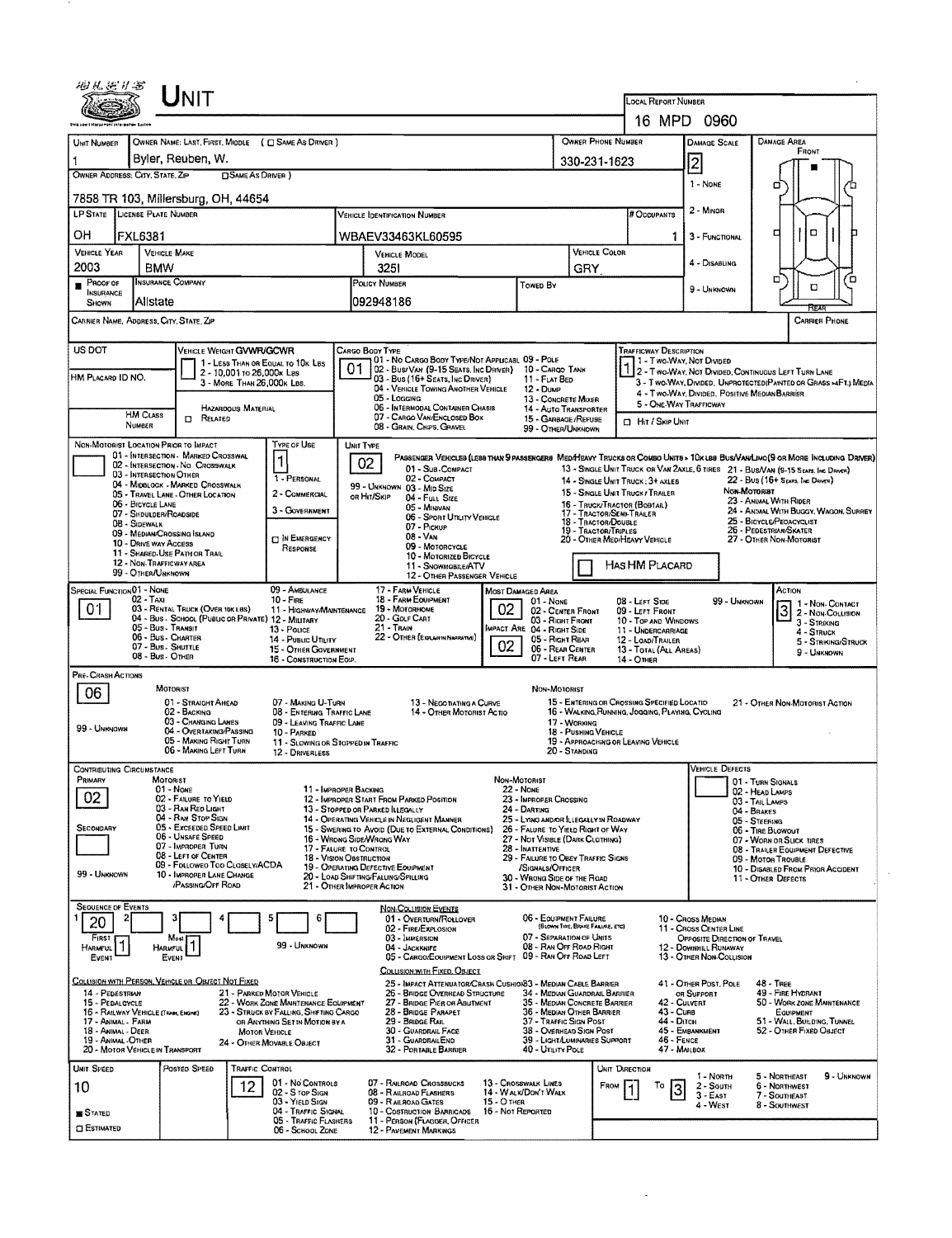|                                                        | $\sf U$ NIT                                                                             |                                                                                |                                                                                                                                                                              |                                                                                                          |                                  |                                                                       |                                                                                                                                                              |                                                                                                                                               |                                                                                                                  |                                                                                                                                |             |  |  |
|--------------------------------------------------------|-----------------------------------------------------------------------------------------|--------------------------------------------------------------------------------|------------------------------------------------------------------------------------------------------------------------------------------------------------------------------|----------------------------------------------------------------------------------------------------------|----------------------------------|-----------------------------------------------------------------------|--------------------------------------------------------------------------------------------------------------------------------------------------------------|-----------------------------------------------------------------------------------------------------------------------------------------------|------------------------------------------------------------------------------------------------------------------|--------------------------------------------------------------------------------------------------------------------------------|-------------|--|--|
|                                                        |                                                                                         |                                                                                |                                                                                                                                                                              |                                                                                                          |                                  |                                                                       |                                                                                                                                                              | LOCAL REPORT NUMBER                                                                                                                           | 16 MPD 0960                                                                                                      |                                                                                                                                |             |  |  |
|                                                        | OWNER NAME: LAST, FIRST, MIDDLE ( C SAME AS DRIVER )                                    |                                                                                |                                                                                                                                                                              |                                                                                                          |                                  |                                                                       | <b>OWNER PHONE NUMBER</b>                                                                                                                                    |                                                                                                                                               |                                                                                                                  |                                                                                                                                |             |  |  |
| UNIT NUMBER<br>$\overline{2}$                          | Coblentz, David, A.                                                                     |                                                                                |                                                                                                                                                                              |                                                                                                          |                                  |                                                                       |                                                                                                                                                              |                                                                                                                                               | <b>DAMAGE SCALE</b>                                                                                              | <b>DAMAGE AREA</b><br>FRONT                                                                                                    |             |  |  |
| OWNER ADDRESS: CITY, STATE, ZIP                        | <b>CISAME AS DRIVER</b> )                                                               |                                                                                |                                                                                                                                                                              |                                                                                                          |                                  |                                                                       | 330-473-0415                                                                                                                                                 |                                                                                                                                               | 2                                                                                                                | о                                                                                                                              |             |  |  |
|                                                        | 7540 TR 601, Fredericksburg, OH, 44627                                                  |                                                                                |                                                                                                                                                                              |                                                                                                          |                                  |                                                                       |                                                                                                                                                              |                                                                                                                                               | 1 - None                                                                                                         | 0                                                                                                                              |             |  |  |
| LP STATE LICENSE PLATE NUMBER                          |                                                                                         |                                                                                | <b>VEHICLE IDENTIFICATION NUMBER</b>                                                                                                                                         |                                                                                                          |                                  |                                                                       |                                                                                                                                                              | # Occupants                                                                                                                                   | 2 - MINOR                                                                                                        |                                                                                                                                |             |  |  |
| OН<br>GCN3141                                          |                                                                                         |                                                                                |                                                                                                                                                                              | 2GTEK19T821413648                                                                                        |                                  |                                                                       |                                                                                                                                                              | 3                                                                                                                                             | 3 - FUNCTIONAL                                                                                                   | O<br>п                                                                                                                         |             |  |  |
| <b>VEHICLE YEAR</b>                                    | <b>VEHICLE MAKE</b>                                                                     |                                                                                | <b>VEHICLE MODEL</b>                                                                                                                                                         |                                                                                                          |                                  | <b>VEHICLE COLOR</b>                                                  |                                                                                                                                                              | 4 - DISABLING                                                                                                                                 |                                                                                                                  |                                                                                                                                |             |  |  |
| 2006<br>$P_{\text{ROOF OF}}$                           | GMC<br><b>INSURANCE COMPANY</b>                                                         | Sierra C1500 - SC1<br>POLICY NUMBER                                            |                                                                                                                                                                              |                                                                                                          |                                  | SIL                                                                   |                                                                                                                                                              |                                                                                                                                               | п                                                                                                                | ם'                                                                                                                             |             |  |  |
| <b>INSURANCE</b><br>SHOWN                              | Nationwide                                                                              | Toweo By<br>9234P433940                                                        |                                                                                                                                                                              |                                                                                                          |                                  |                                                                       |                                                                                                                                                              | 9 - UNKNOWN                                                                                                                                   | D<br>Rrv                                                                                                         |                                                                                                                                |             |  |  |
| CARRIER NAME, ADDRESS, CITY, STATE, ZIP                |                                                                                         |                                                                                |                                                                                                                                                                              |                                                                                                          |                                  |                                                                       |                                                                                                                                                              |                                                                                                                                               |                                                                                                                  | <b>CARRIER PHONE</b>                                                                                                           |             |  |  |
| US DOT                                                 | <b>VEHICLE WEIGHT GVWR/GCWR</b>                                                         |                                                                                | Cargo Body Type                                                                                                                                                              |                                                                                                          |                                  |                                                                       |                                                                                                                                                              | <b>TRAFFICWAY DESCRIPTION</b>                                                                                                                 |                                                                                                                  |                                                                                                                                |             |  |  |
| HM PLACARD ID NO.                                      | 1 - LESS THAN OR EQUAL TO 10K LBS<br>2 - 10,001 To 26,000x Las                          |                                                                                | 01                                                                                                                                                                           | 01 - No CARGO BODY TYPE/NOT APPLICABL 09 - POLE<br>02 - Bus/Van (9-15 Seats, Inc Driver) 10 - Cargo Tank |                                  | 11 - FLAT BED                                                         |                                                                                                                                                              |                                                                                                                                               |                                                                                                                  | 1 - Two Way, Not Divided<br>1 2 - Two Way, Not Divided, Continuous Left Turn Lane                                              |             |  |  |
|                                                        | 3 - MORE THAN 26.000K LBS                                                               |                                                                                | 03 - Bus (16+ SEATS, INC DRIVER)<br>04 - VEHICLE TOWING ANOTHER VEHICLE<br>12 - Dump<br>05 - Logging                                                                         |                                                                                                          |                                  |                                                                       |                                                                                                                                                              |                                                                                                                                               | 3 - Two-WAY, DIVIDED, UNPROTECTED(PAINTED OR GRASS >4FT.) MEDIA<br>4 - Two-Way, Divided, Positive Median Barrier |                                                                                                                                |             |  |  |
| HM CLASS                                               | <b>HAZARDOUS MATERIAL</b><br><b>D</b> RELATED                                           |                                                                                | 06 - INTERMODAL CONTAINER CHASIS                                                                                                                                             |                                                                                                          |                                  | 15 - GARBAGE / REFUSE                                                 | 13 - CONCRETE MIXER<br><b>14 - AUTO TRANSPORTER</b>                                                                                                          |                                                                                                                                               | 5 - ONE-WAY TRAFFICWAY                                                                                           |                                                                                                                                |             |  |  |
| <b>NUMBER</b>                                          |                                                                                         |                                                                                | 07 - CARGO VAN/ENCLOSED BOX<br>08 - GRAIN, CHIPS, GRAVEL                                                                                                                     |                                                                                                          |                                  |                                                                       | 99 - OTHER/UNKNOWN                                                                                                                                           | <b>D</b> HIT / SKIP UNIT                                                                                                                      |                                                                                                                  |                                                                                                                                |             |  |  |
| NON-MOTORIST LOCATION PRIOR TO IMPACT                  | 01 - INTERSECTION MARKED CROSSWAL                                                       | Type of Use                                                                    | UNIT TYPE                                                                                                                                                                    |                                                                                                          |                                  |                                                                       |                                                                                                                                                              |                                                                                                                                               |                                                                                                                  | PASSENGER VEHICLES (LESS THAN 9 PASSENGERS MEDIHEAVY TRUCKS OR COMBO UNITS > 10K LBS BUS/VAN/LIMO (9 OR MORE INCLUDING DRIVER) |             |  |  |
|                                                        | 02 - INTERSECTION - NO CROSSWALK<br>03 - INTERSECTION OTHER                             | 1 - PERSONAL                                                                   | 07                                                                                                                                                                           | 01 - Sub COMPACT<br>02 - COMPACT                                                                         |                                  |                                                                       |                                                                                                                                                              |                                                                                                                                               |                                                                                                                  | 13 - SINGLE UNIT TRUCK OR VAN 2AXLE, 6 TIRES 21 - BUS/VAN (9-15 SEATS. INC DRIVER)                                             |             |  |  |
|                                                        | 04 - MIDBLOCK - MARKED CROSSWALK<br>05 - TRAVEL LANE - OTHER LOCATION                   | 2 - COMMERCIAL                                                                 | OR HIT/SKIP                                                                                                                                                                  | 99 - UNKNOWN 03 - MID SIZE<br>04 - FULL SIZE                                                             |                                  |                                                                       |                                                                                                                                                              | 22 - Bus (16+ Seats, Inc Driver)<br>14 - SINGLE UNIT TRUCK: 3+ AXLES<br><b><i><u>Мон-Мотоківт</u></i></b><br>15 - SINGLE UNIT TRUCK / TRAILER |                                                                                                                  |                                                                                                                                |             |  |  |
| 06 - BICYCLE LANE                                      | 07 - SHOULDER/ROADSIDE                                                                  | 3 - GOVERNMENT                                                                 |                                                                                                                                                                              | 05 - Minivan<br>06 - SPORT UTILITY VEHICLE                                                               |                                  |                                                                       | 17 - TRACTOR/SEMI-TRAILER                                                                                                                                    | 23 - ANIMAL WITH RIDER<br>16 - TRUCK/TRACTOR (BOBTAIL)<br>24 - ANIMAL WITH BUGGY, WAGON, SURREY                                               |                                                                                                                  |                                                                                                                                |             |  |  |
| 08 - SIDEWALK                                          | 09 - MEDIAN/CROSSING ISLAND                                                             | <b>DIN EMERGENCY</b>                                                           |                                                                                                                                                                              | 07 - Pickup<br>08 VAN                                                                                    |                                  |                                                                       | 25 - BICYCLE/PEDACYCLIST<br>18 - Tractor/Double<br>26 - PEDESTRIAN/SKATER<br>19 - TRACTOR/TRIPLES<br>20 - Other Med/Heavy Vehicle<br>27 - OTHER NON-MOTORIST |                                                                                                                                               |                                                                                                                  |                                                                                                                                |             |  |  |
| 10 - DRIVE WAY ACCESS                                  | 11 - Shared Use Path or Trail                                                           | RESPONSE                                                                       |                                                                                                                                                                              | 09 - MOTORCYCLE<br>10 - MOTORIZED BICYCLE                                                                |                                  |                                                                       |                                                                                                                                                              |                                                                                                                                               |                                                                                                                  |                                                                                                                                |             |  |  |
| 99 - OTHER/UNKNOWN                                     | 12 - NON TRAFFICWAY AREA                                                                |                                                                                |                                                                                                                                                                              | 11 - SNOWMOBILE/ATV<br>12 - OTHER PASSENGER VEHICLE                                                      |                                  |                                                                       |                                                                                                                                                              | HASHM PLACARD                                                                                                                                 |                                                                                                                  |                                                                                                                                |             |  |  |
| <b>SPECIAL FUNCTION 01 - NONE</b><br>02 - TAXI         |                                                                                         | 09 - AMBULANCE<br>$10 -$ Fire                                                  |                                                                                                                                                                              | 17 - FARM VEHICLE<br>18 - FARM EQUIPMENT                                                                 |                                  | <b>MOST DAMAGED AREA</b><br>01 - None                                 |                                                                                                                                                              | 08 - LEFT SIDE                                                                                                                                | 99 - UNKNOWN                                                                                                     | Астюм<br>1 - NON-CONTACT                                                                                                       |             |  |  |
| 01                                                     | 03 - RENTAL TRUCK (OVER 10K LBS)<br>04 - Bus - SCHOOL (PUBLIC OR PRIVATE) 12 - MILITARY | 11 - HIGHWAY/MAINTENANCE                                                       |                                                                                                                                                                              | 19 - Мотовноме<br>20 - GOLF CART                                                                         | 04.                              | 02 - CENTER FRONT<br>03 - RIGHT FRONT                                 |                                                                                                                                                              | 09 - LEFT FRONT<br>10 - TOP AND WINDOWS                                                                                                       |                                                                                                                  | $\left  4 \right $ 2 - Non-Collision<br>3 - STRIKING                                                                           |             |  |  |
|                                                        | 05 - Bus - Transit<br>06 - Bus - CHARTER                                                | 13 - Pouce<br>14 - Pusuc Unury                                                 |                                                                                                                                                                              | 21 - Train<br>22 - OTHER (EXPLAIN IN NARRATIVE)                                                          |                                  | MPACT ARE 04 - RIGHT SIDE<br>05 - Right Rear                          |                                                                                                                                                              | 11 - UNDERCARRIAGE<br>12 - LOAD/TRAILER                                                                                                       |                                                                                                                  | 4 - STRUCK<br>5 - STRIKING/STRUCK                                                                                              |             |  |  |
|                                                        | 07 - Bus - SHUTTLE<br>08 - Bus - OTHER                                                  | 15 - OTHER GOVERNMENT<br>16 - CONSTRUCTION EQIP.                               |                                                                                                                                                                              |                                                                                                          | 04                               | 06 - REAR CENTER<br>07 - LEFT REAR                                    |                                                                                                                                                              | 13 - TOTAL (ALL AREAS)<br>14 - OTHER                                                                                                          |                                                                                                                  | 9 - UNKNOWN                                                                                                                    |             |  |  |
| PRE-CRASH ACTIONS                                      |                                                                                         |                                                                                |                                                                                                                                                                              |                                                                                                          |                                  |                                                                       |                                                                                                                                                              |                                                                                                                                               |                                                                                                                  |                                                                                                                                |             |  |  |
| 01                                                     | MOTORIST<br>01 - STRAIGHT AHEAD                                                         | 07 - MAKING U-TURN                                                             |                                                                                                                                                                              | 13 - NEGOTIATING A CURVE                                                                                 |                                  | NON-MOTORIST                                                          |                                                                                                                                                              | 15 - ENTERING OR CROSSING SPECIFIED LOCATIO                                                                                                   |                                                                                                                  | 21 - OTHER NON-MOTORIST ACTION                                                                                                 |             |  |  |
|                                                        | 02 - BACKING<br>03 - CHANGING LANES                                                     | 09 - LEAVING TRAFFIC LANE                                                      | 08 - ENTERING TRAFFIC LANE<br>14 - OTHER MOTORIST ACTIO<br>17 - WORKING                                                                                                      |                                                                                                          |                                  |                                                                       |                                                                                                                                                              |                                                                                                                                               | 16 - WALKING, RUNNING, JOGGING, PLAYING, CYCLING                                                                 |                                                                                                                                |             |  |  |
| 99 - UNKNOWN                                           | 04 - OVERTAKING/PASSING<br>05 - MAKING RIGHT TURN                                       | 10 - PARKED                                                                    | 18 - PUSHING VEHICLE<br>11 - SLOWING OR STOPPED IN TRAFFIC                                                                                                                   |                                                                                                          |                                  |                                                                       |                                                                                                                                                              | 19 - APPROACHING OR LEAVING VEHICLE                                                                                                           |                                                                                                                  |                                                                                                                                |             |  |  |
|                                                        | 06 - MAKING LEFT TURN                                                                   | 12 - DRIVERLESS                                                                |                                                                                                                                                                              |                                                                                                          |                                  |                                                                       | 20 - Standing                                                                                                                                                |                                                                                                                                               | <b>VEHICLE DEFECTS</b>                                                                                           |                                                                                                                                |             |  |  |
| <b>CONTRIBUTING CIRCUMSTANCE</b><br>PRIMARY            | MOTORIST                                                                                |                                                                                |                                                                                                                                                                              |                                                                                                          |                                  | NON-MOTORIST                                                          |                                                                                                                                                              |                                                                                                                                               |                                                                                                                  | 01 - TURN SIGNALS                                                                                                              |             |  |  |
| 01                                                     | 01 - NONE<br>02 - FAILURE TO YIELD<br>03 - RAN RED LIGHT                                |                                                                                | 11 - IMPROPER BACKING                                                                                                                                                        | 12 - IMPROPER START FROM PARKED POSITION                                                                 |                                  | <b>22 - NONE</b><br>23 - IMPROPER CROSSING                            |                                                                                                                                                              |                                                                                                                                               |                                                                                                                  | 02 - HEAD LAMPS<br>03 - TAIL LAMPS                                                                                             |             |  |  |
| SECONDARY                                              | 04 - RAN STOP SIGN<br>05 - Exceeded Speed Limit                                         |                                                                                | 13 - STOPPED OR PARKED ILLEGALLY                                                                                                                                             | 14 - OPERATING VEHICLE IN NEGLIGENT MANNER                                                               |                                  | 24 - DARTING<br>25 - LYING AND/OR ILLEGALLY IN ROADWAY                |                                                                                                                                                              |                                                                                                                                               |                                                                                                                  | 04 - BRAKES<br>05 - STEERING                                                                                                   |             |  |  |
|                                                        | 06 - Unsafe Speed<br>07 - IMPROPER TURN                                                 |                                                                                | 16 - WRONG SIDE/WRONG WAY                                                                                                                                                    | 15 - Swering to Avoid (Due to External Conditions)                                                       |                                  | 26 - FALURE TO YIELD RIGHT OF WAY<br>27 - NOT VISIBLE (DARK CLOTHING) |                                                                                                                                                              |                                                                                                                                               |                                                                                                                  | 06 - TIRE BLOWOUT<br>07 - WORN OR SLICK TIRES                                                                                  |             |  |  |
|                                                        | 08 - LEFT OF CENTER<br>09 - FOLLOWED TOO CLOSELY/ACDA                                   |                                                                                | 17 - FALURE TO CONTROL<br>28 - INATTENTIVE<br><b>18 - VISION OBSTRUCTION</b><br>29 - FAILURE TO OBEY TRAFFIC SIGNS<br>19 - OPERATING DEFECTIVE EQUIPMENT<br>/SIGNALS/OFFICER |                                                                                                          |                                  |                                                                       |                                                                                                                                                              |                                                                                                                                               | 08 - TRAILER EQUIPMENT DEFECTIVE<br>09 - MOTOR TROUBLE                                                           |                                                                                                                                |             |  |  |
| 99 - UNKNOWN                                           | 10 - IMPROPER LANE CHANGE<br><b>PASSING/OFF ROAD</b>                                    |                                                                                | 20 - LOAD SHIFTING/FALLING/SPILLING<br>21 - OTHER IMPROPER ACTION                                                                                                            |                                                                                                          |                                  | 30 - WRONG SIDE OF THE ROAD<br>31 - OTHER NON-MOTORIST ACTION         |                                                                                                                                                              |                                                                                                                                               |                                                                                                                  | 10 - DISABLED FROM PRIOR ACCIDENT<br>11 - OTHER DEFECTS                                                                        |             |  |  |
| <b>SEQUENCE OF EVENTS</b>                              |                                                                                         |                                                                                |                                                                                                                                                                              | <b>NON-COLLISION EVENTS</b>                                                                              |                                  |                                                                       |                                                                                                                                                              |                                                                                                                                               |                                                                                                                  |                                                                                                                                |             |  |  |
| 20                                                     |                                                                                         | 5<br>6                                                                         |                                                                                                                                                                              | 01 - OVERTURN/ROLLOVER<br>02 - FIRE/EXPLOSION                                                            |                                  | 06 - EQUIPMENT FAILURE                                                | (BLOWN TIRE, BRAKE FAILURE, ETC)                                                                                                                             |                                                                                                                                               | 10 - Cross Median<br>11 - Cross CENTER LINE                                                                      |                                                                                                                                |             |  |  |
| FIRST<br><b>HARMFUL</b>                                | Most<br>HARMFUL <sup>1</sup>                                                            | 99 - UNKNOWN                                                                   |                                                                                                                                                                              | 03 - IMMERSION<br>04 - JACKKNIFE                                                                         |                                  | 07 - Separation of Units<br>08 - RAN OFF ROAD RIGHT                   |                                                                                                                                                              |                                                                                                                                               | <b>OPPOSITE DIRECTION OF TRAVEL</b><br>12 - DOWNHILL RUNAWAY                                                     |                                                                                                                                |             |  |  |
| EVENT                                                  | EVENT                                                                                   |                                                                                |                                                                                                                                                                              | 05 - CARGO/EOUIPMENT LOSS OR SHIFT 09 - RAN OFF ROAD LEFT<br>COLLISION WITH FIXED, OBJECT                |                                  |                                                                       |                                                                                                                                                              |                                                                                                                                               | 13 - OTHER NON-COLLISION                                                                                         |                                                                                                                                |             |  |  |
| 14 - PEDESTRIAN                                        | COLLISION WITH PERSON, VEHICLE OR OBJECT NOT FIXED                                      | 21 - PARKED MOTOR VEHICLE                                                      |                                                                                                                                                                              | 25 - IMPACT ATTENUATOR/CRASH CUSHION33 - MEDIAN CABLE BARRIER<br>26 - BRIDGE OVERHEAD STRUCTURE          |                                  | 34 - MEDIAN GUARDRAIL BARRIER                                         |                                                                                                                                                              |                                                                                                                                               | 41 - OTHER POST, POLE                                                                                            | <b>48 - TREE</b><br>49 - FIRE HYDRANT                                                                                          |             |  |  |
| 15 - PEDALCYCLE<br>16 - RAILWAY VEHICLE (TRAN, ENGINE) |                                                                                         | 22 - WORK ZONE MAINTENANCE EQUIPMENT<br>23 - STRUCK BY FALLING, SHIFTING CARGO |                                                                                                                                                                              | 27 - BRIDGE PIER OR ABUTMENT<br>28 - BRIDGE PARAPET                                                      |                                  | 35 - MEQIAN CONCRETE BARRIER<br>36 - MEDIAN OTHER BARRIER             |                                                                                                                                                              |                                                                                                                                               | OR SUPPORT<br>42 - Culvert<br><b>43 - Cura</b>                                                                   | 50 - WORK ZONE MAINTENANCE<br>EQUIPMENT                                                                                        |             |  |  |
| 17 - Animal - Farm<br>18 - Animal - Deer               | <b>MOTOR VEHICLE</b>                                                                    | OR ANYTHING SET IN MOTION BY A                                                 |                                                                                                                                                                              | 29 - BRIDGE RAIL<br>30 - GUARDRAIL FACE                                                                  |                                  | 37 - TRAFFIC SIGN POST<br>38 - OVERHEAD SIGN POST                     |                                                                                                                                                              |                                                                                                                                               | 44 - Олсн<br>45 - EMBANKMENT                                                                                     | 51 - WALL, BUILDING, TUNNEL<br>52 - OTHER FIXED OBJECT                                                                         |             |  |  |
| 19 - Animal Other<br>20 - MOTOR VEHICLE IN TRANSPORT   |                                                                                         | 24 - OTHER MOVABLE OBJECT                                                      |                                                                                                                                                                              | 31 - GUARDRAILEND<br>32 - PORTABLE BARRIER                                                               |                                  | 39 - LIGHT/LUMINARIES SUPPORT<br>40 - UTIUTY POLE                     |                                                                                                                                                              |                                                                                                                                               | <b>46 - FENCE</b><br>47 - MAILBOX                                                                                |                                                                                                                                |             |  |  |
| UNIT SPEED                                             | POSTED SPEED<br><b>TRAFFIC CONTROL</b>                                                  |                                                                                |                                                                                                                                                                              |                                                                                                          |                                  |                                                                       |                                                                                                                                                              | UNIT DIRECTION                                                                                                                                | 1 - North                                                                                                        | 5 - Northeast                                                                                                                  | 9 - UNKNOWN |  |  |
| 25                                                     | 12                                                                                      | 01 - No CONTROLS<br>02 - S top Sign                                            |                                                                                                                                                                              | 07 - RAILROAD CROSSBUCKS<br>08 - RAILROAD FLASHERS                                                       |                                  | 13 - Crosswalk Lines<br>14 - WALK/DON'T WALK                          | FROM                                                                                                                                                         | То<br>3                                                                                                                                       | $2 -$ South<br>$3 - EAST$                                                                                        | 6 - Northwest<br>7 - Southeast                                                                                                 |             |  |  |
| <b>STATED</b>                                          |                                                                                         | 03 - YIELD SIGN<br>04 - TRAFFIC SIGNAL                                         |                                                                                                                                                                              | 09 - R AILROAD GATES<br>10 - COSTRUCTION BARRICADE                                                       | 15 - O THER<br>16 - Not Reported |                                                                       |                                                                                                                                                              |                                                                                                                                               | 4 - West                                                                                                         | 8 - SOUTHWEST                                                                                                                  |             |  |  |
| <b>O</b> ESTIMATED                                     |                                                                                         | 05 - TRAFFIC FLASHERS<br>06 - SCHOOL ZONE                                      |                                                                                                                                                                              | 11 - PERSON (FLAGGER, OFFICER<br><b>12 - PAVEMENT MARKINGS</b>                                           |                                  |                                                                       |                                                                                                                                                              |                                                                                                                                               |                                                                                                                  |                                                                                                                                |             |  |  |